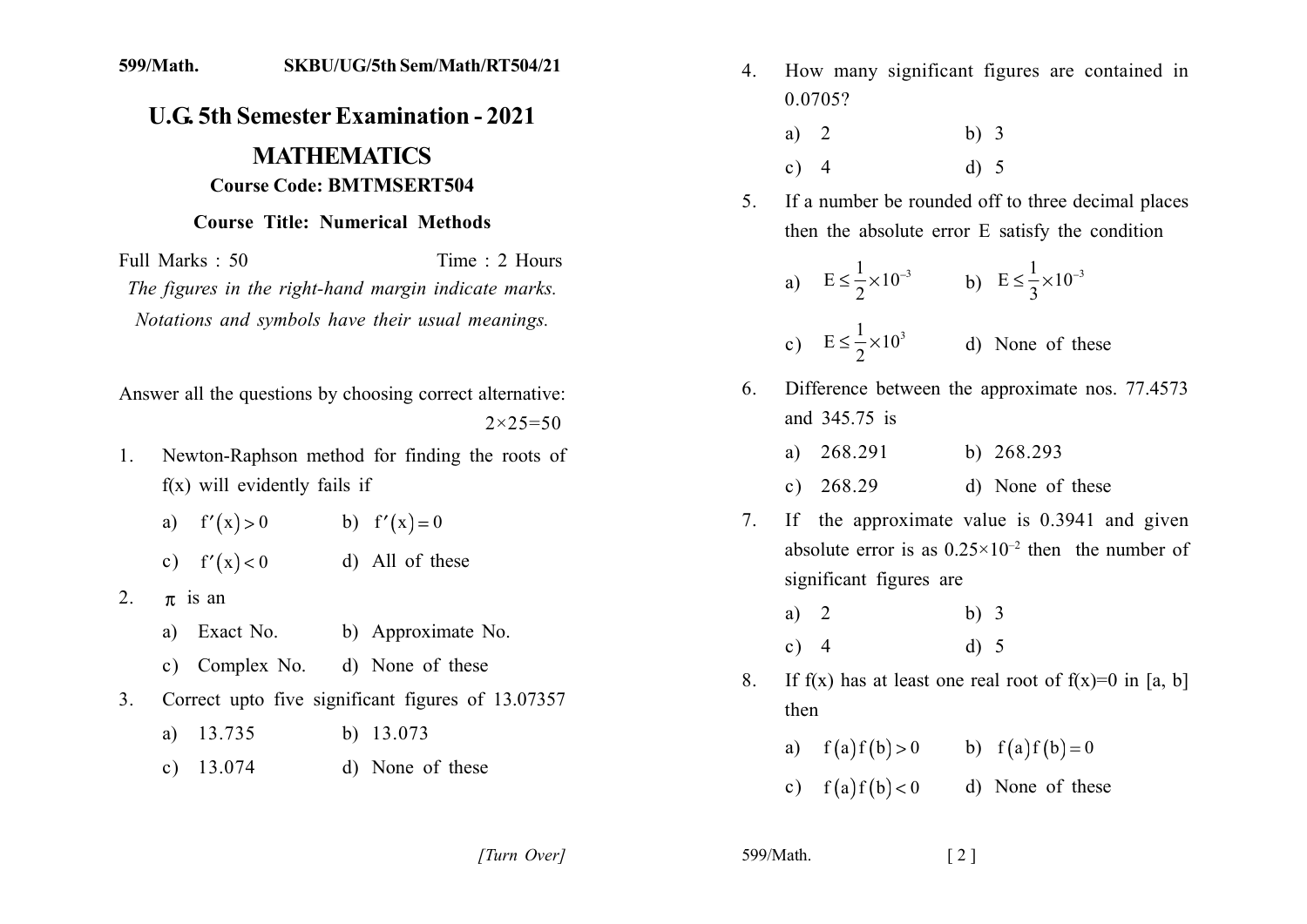- $9<sub>1</sub>$ The maximum number of real roots of the equation  $x^4 - x^3 - x^2 + x - 1 = 0$  are  $a) 0$  $h)$  1
	- $d)$  3 c)  $2$
- 10. Iteration method is obviously conditionally convergent for the iteration function  $\varphi(x)$  if
	- a)  $|\varphi'(x)| < 1$  b)  $|\varphi'(x)| > 1$
	- c)  $|\varphi^1(x)| \ge -1$  d) None of these
- 11. A positive root of the equation  $x^3 x 1 = 0$  lies between
	- a)  $0$  and  $1$ b) 1 and 2
	- d) All of these c)  $2$  and  $3$
- 12. If any number be correct upto n significant figures and K be the first significant figure then relative error  $E_r$  is

a) 
$$
E_r \ge \frac{1}{K \times 10^{n-1}}
$$
 b)  $E_r \le \frac{1}{K} \times 10^{n-1}$   
c)  $E_r \le \frac{K}{10^{n-1}}$  d)  $E_r \le \frac{1}{KNo^n}$ 

- 13. The order of the iterative process in Newton-Raphson mehod is
	- a) 1st order b) 2nd order
	- c) 3rd order d) 4th order

| 599/Math. | $\lceil 3 \rceil$ | [Turn Over] |
|-----------|-------------------|-------------|
|-----------|-------------------|-------------|

- 14. A system of linear equations Ax=b is said to be homogeneous if
	- a)  $h>0$ b)  $b < 0$
	- c)  $b=0$ d)  $b \neq 0$
- 15. Gauss elemination method for solving a system of linear equation is a
	- a) Direct Method b) Indirect Method
	- c) Mixed Method d) None of these
- 16. Newton's forward formula is used for inerpolating a point in the tabular value as
	- a) Near the beginning
	- b) Near the ending
	- c) Near the middle
	- d) None of these
- 17 The error E in Newton's forward formula is numerically
	- a)  $E>0$ b)  $E=1$
	- d) None of these c)  $E<1$
- 18 Newton's Backward formula is used for the arguments with
	- a) Equal interval
- 599/Math.  $\lceil 4 \rceil$